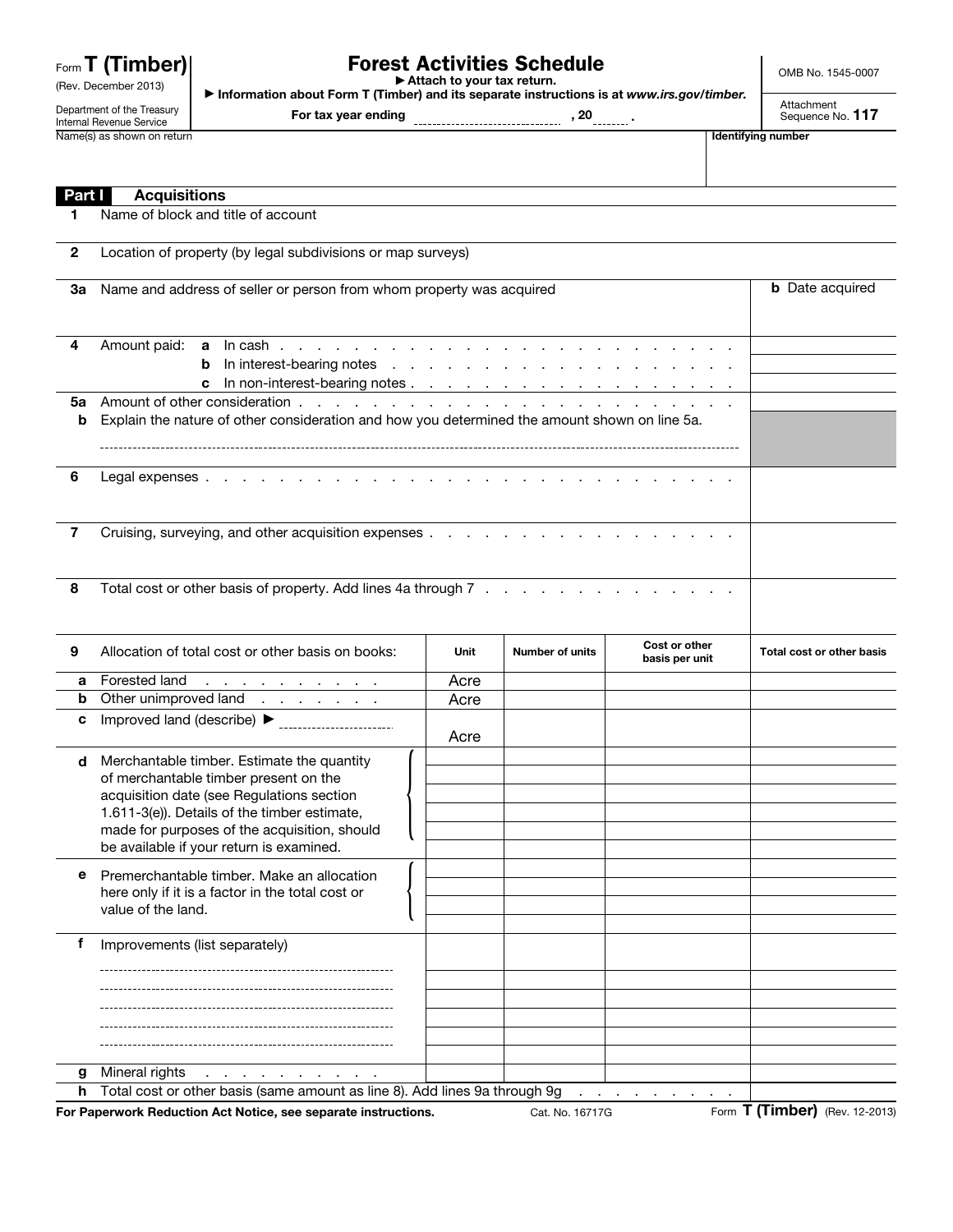| Form T (Timber) (Rev. 12-2013) | $P$ aqe $\boldsymbol{z}$ |
|--------------------------------|--------------------------|
|--------------------------------|--------------------------|

| Part II l<br><b>Timber Depletion</b> (see instructions) |  |
|---------------------------------------------------------|--|
|---------------------------------------------------------|--|

| 1             | Name of block and title of account $\blacktriangleright$                                                                                                                                                                                                                                                                            |                  |                                       |    |
|---------------|-------------------------------------------------------------------------------------------------------------------------------------------------------------------------------------------------------------------------------------------------------------------------------------------------------------------------------------|------------------|---------------------------------------|----|
|               | If you express timber quantity in thousand board feet (MBF),<br>log scale, name the log rule used. If another unit of measure is<br>used, provide details ▶                                                                                                                                                                         |                  |                                       |    |
|               |                                                                                                                                                                                                                                                                                                                                     | (a)<br>Quantity  | (b)<br>Cost or<br>other basis         |    |
| $\mathbf{2}$  | Estimated quantity of timber and cost or other basis returnable through depletion<br>at end of the preceding tax year end of the preceding tax year                                                                                                                                                                                 |                  |                                       |    |
| 3             | Increase or decrease of quantity of timber required by way of correction                                                                                                                                                                                                                                                            |                  |                                       |    |
| 4a            |                                                                                                                                                                                                                                                                                                                                     |                  |                                       |    |
| b             | Transfers from premerchantable timber account                                                                                                                                                                                                                                                                                       |                  |                                       |    |
| c             | Transfers from deferred reforestation account                                                                                                                                                                                                                                                                                       |                  |                                       |    |
| 5             |                                                                                                                                                                                                                                                                                                                                     |                  |                                       |    |
| 6             |                                                                                                                                                                                                                                                                                                                                     |                  |                                       |    |
| 7<br>8        | Total at end of tax year, before depletion. Add lines 2 through 6<br>Unit rate returnable through depletion, or basis of sales or losses. Divide line 7,<br>column (b), by line 7, column (a) $\therefore$ $\therefore$ $\therefore$ $\therefore$ $\therefore$ $\therefore$ $\therefore$ $\therefore$ $\therefore$ $\therefore$     |                  |                                       |    |
| 9             | Quantity of timber cut during tax year                                                                                                                                                                                                                                                                                              |                  |                                       |    |
| 10            | Depletion for the current tax year. Multiply line 8 by line 9                                                                                                                                                                                                                                                                       |                  |                                       |    |
| 11            | Quantity of standing timber sold or otherwise disposed of during tax year                                                                                                                                                                                                                                                           |                  |                                       |    |
| 12            | Allowable as basis of sale. Multiply line 8 by line 11                                                                                                                                                                                                                                                                              |                  |                                       |    |
| 13            | Quantity of standing timber lost by fire or other cause during tax year<br>Allowable basis of loss plus any excess amount where decrease in FMV (before<br>and after the casualty) exceeds the standard depletion amount, but not the block<br>basis (see instructions)<br>design and a state of the contract of the<br>and a state |                  |                                       |    |
| 15<br>a       | Total reductions during tax year:<br>In column (a), add lines $9, 11,$ and $13.$ $\ldots$ $\ldots$ $\ldots$ $\ldots$ $\ldots$ $\ldots$                                                                                                                                                                                              |                  |                                       |    |
| b<br>16       | Net quantity and value at end of tax year. In column (a), subtract line 15a from<br>line 7. In column (b), subtract line 15b from line $7 \cdot \cdot \cdot \cdot \cdot \cdot \cdot \cdot \cdot \cdot \cdot \cdot \cdot \cdot \cdot$                                                                                                |                  |                                       |    |
| 17<br>18<br>a | Quantity of cut timber that was sold as logs or other rough products<br>Section 631(a):<br>Are you electing, or have you made an election in a prior tax year that is in effect, to report gains or<br>losses from the cutting of timber under section $631(a)$ ? (see instructions) $\ldots$                                       |                  | Yes                                   | No |
| b             | Are you revoking your section 631(a) election (see instructions)?                                                                                                                                                                                                                                                                   | Effective date ▶ | Yes<br>$\perp$                        | No |
|               |                                                                                                                                                                                                                                                                                                                                     |                  | Form <b>T (Timber)</b> (Rev. 12-2013) |    |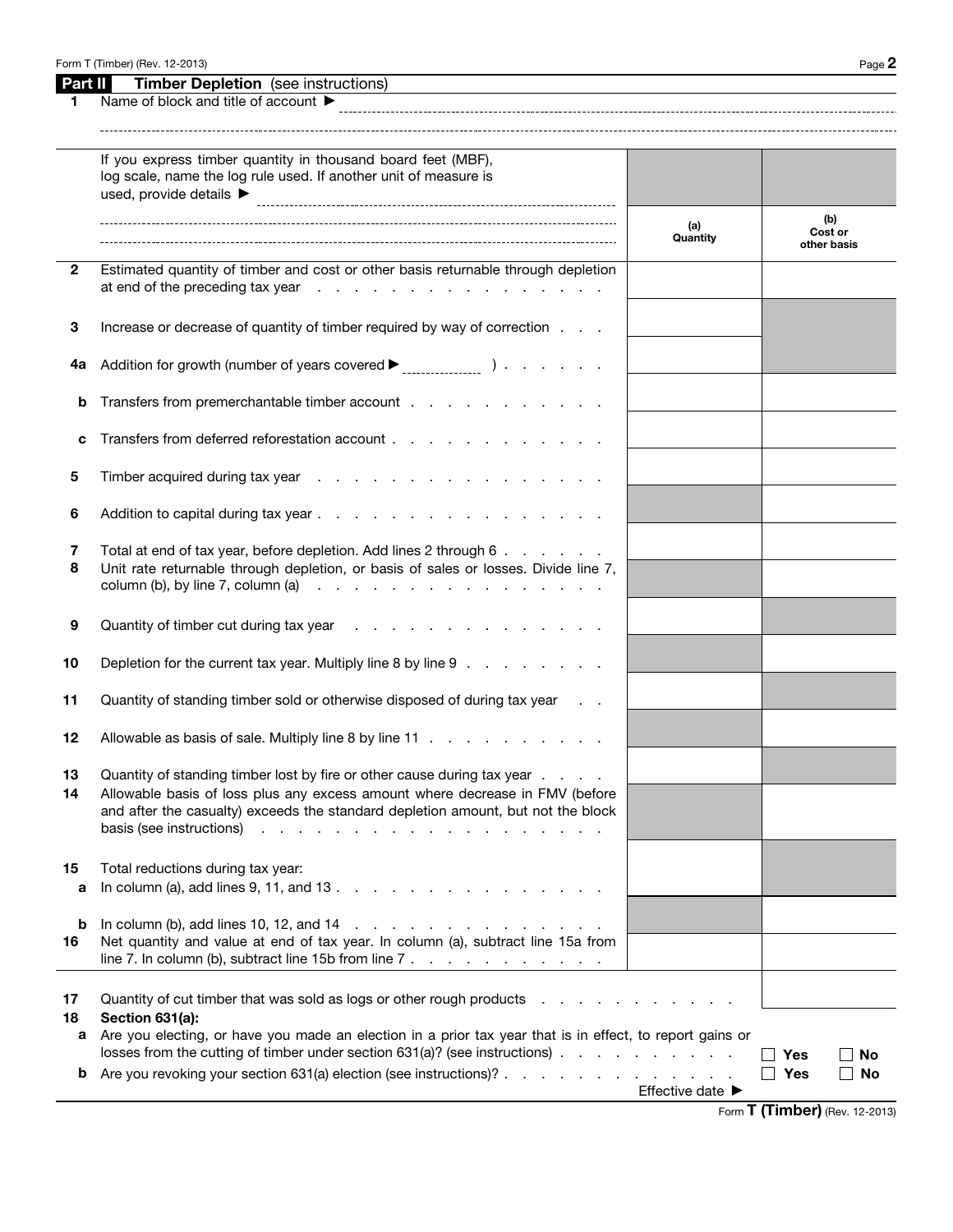## Part III Profit or Loss From Land and Timber Sales (see instructions)

1 Name of block and title of account

2 Location of property (by legal subdivisions or map surveys)

|   | <b>3a</b> Purchaser's name and address                                                                                            |      |                          | <b>b</b> Date of sale                           |                           |
|---|-----------------------------------------------------------------------------------------------------------------------------------|------|--------------------------|-------------------------------------------------|---------------------------|
|   |                                                                                                                                   |      |                          |                                                 |                           |
|   |                                                                                                                                   |      |                          |                                                 |                           |
| 4 | Amount received: a ln cash                                                                                                        |      |                          |                                                 |                           |
|   | <b>b</b> In interest-bearing notes                                                                                                |      |                          |                                                 |                           |
|   | c In non-interest-bearing notes                                                                                                   |      |                          |                                                 |                           |
| b | 5a Amount of other consideration<br>Explain the nature of other consideration and how you determined the amount shown on line 5a: |      |                          |                                                 |                           |
|   |                                                                                                                                   |      |                          |                                                 |                           |
|   |                                                                                                                                   |      |                          |                                                 |                           |
| 6 | Total amount received for property. Add lines 4a, 4b, 4c, and 5a                                                                  |      |                          | and a series of the contract of the contract of |                           |
| 7 | Cost or other basis of property:                                                                                                  | Unit | <b>Number of units</b>   | Cost or other<br>basis per unit                 | Total cost or other basis |
| a | Forested land<br>and the company of the company of                                                                                | Acre |                          |                                                 |                           |
| b | Nonforested land                                                                                                                  | Acre |                          |                                                 |                           |
| c | Improved land (describe) ▶                                                                                                        | Acre |                          |                                                 |                           |
| d | Merchantable timber. Estimate in detail the                                                                                       |      |                          |                                                 |                           |
|   | quantity of merchantable timber on the date<br>of sale or exchange. Include the quantity of                                       |      |                          |                                                 |                           |
|   | timber in each species of timber by                                                                                               |      |                          |                                                 |                           |
|   | diameter at breast height (DBH) classes.<br>State the log rule used if the unit of measure                                        |      |                          |                                                 |                           |
|   | is thousand board feet (MBF), log scale. If                                                                                       |      |                          |                                                 |                           |
|   | another unit of measure is used, provide                                                                                          |      |                          |                                                 |                           |
|   | details. $\blacktriangleright$                                                                                                    |      |                          |                                                 |                           |
|   |                                                                                                                                   |      |                          |                                                 |                           |
|   |                                                                                                                                   |      |                          |                                                 |                           |
|   |                                                                                                                                   |      |                          |                                                 |                           |
|   |                                                                                                                                   |      |                          |                                                 |                           |
|   |                                                                                                                                   |      |                          |                                                 |                           |
|   |                                                                                                                                   |      |                          |                                                 |                           |
| е | Premerchantable timber                                                                                                            |      |                          |                                                 |                           |
|   |                                                                                                                                   |      |                          |                                                 |                           |
| f | Improvements (list separately)                                                                                                    |      |                          |                                                 |                           |
|   |                                                                                                                                   |      |                          |                                                 |                           |
|   |                                                                                                                                   |      |                          |                                                 |                           |
|   |                                                                                                                                   |      |                          |                                                 |                           |
|   |                                                                                                                                   |      |                          |                                                 |                           |
| g | Mineral rights<br>the contract of the contract of the con-                                                                        |      |                          |                                                 |                           |
| h | Total cost or other basis. Add lines 7a through 7g                                                                                |      |                          |                                                 |                           |
| Ť | Direct sale expenses (cruising, marking, selling)                                                                                 |      | <b>Contract Contract</b> |                                                 |                           |
|   |                                                                                                                                   |      |                          |                                                 |                           |
| 8 | Profit or loss. Subtract the sum of lines 7h and 7i from line 6                                                                   |      |                          |                                                 |                           |

Form T (Timber) (Rev. 12-2013)